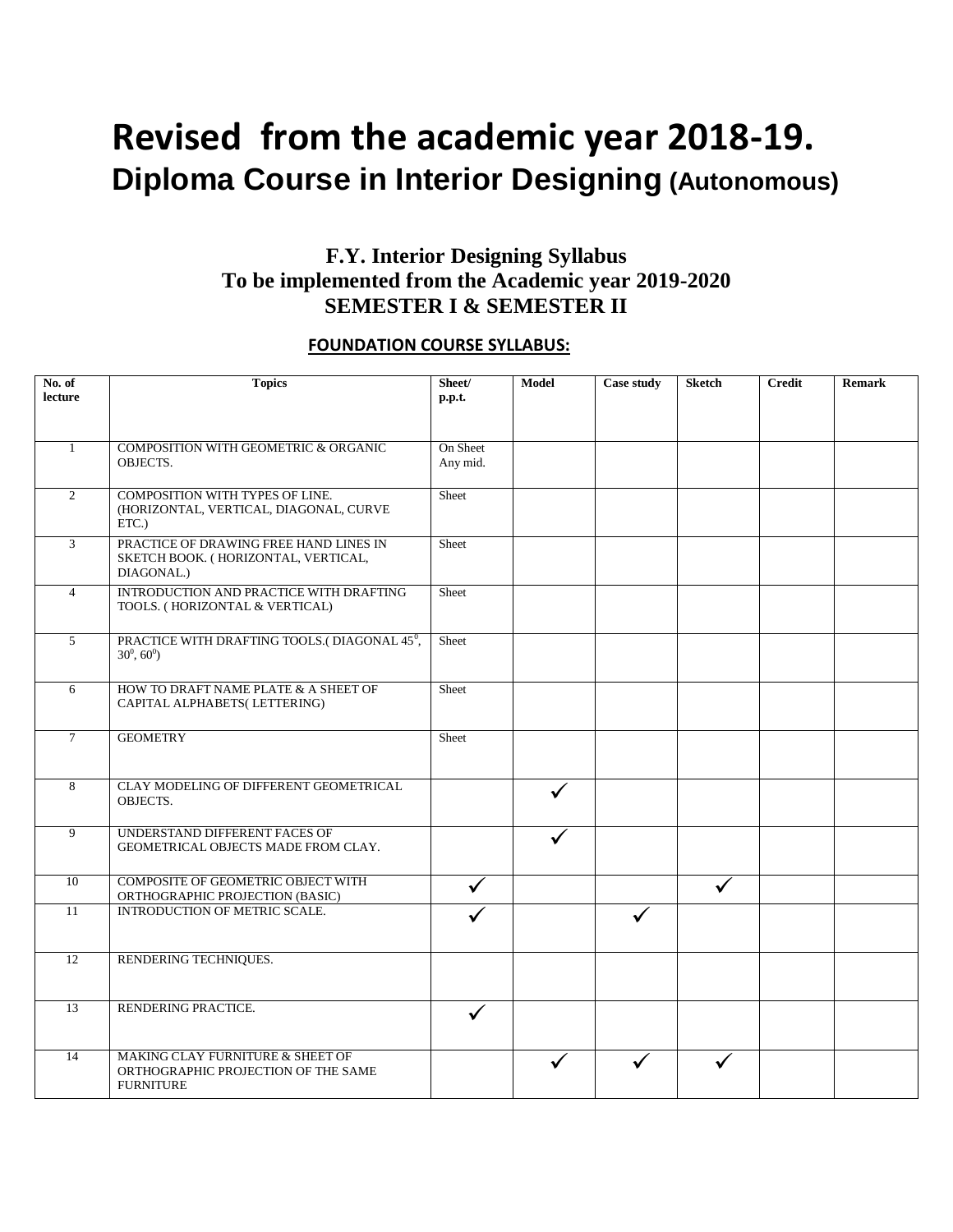| <b>Course Code</b> | Unit                     | <b>Topics</b>                                                                                            | <b>Credits</b> | L / Week       |
|--------------------|--------------------------|----------------------------------------------------------------------------------------------------------|----------------|----------------|
|                    |                          |                                                                                                          |                | 3              |
|                    |                          |                                                                                                          |                |                |
|                    | $\mathbf I$              | <b>Clay Product</b> Tiles, Terra Cotta, Ceramics their                                                   |                |                |
|                    |                          | Uses and Application Properties Bricks- Qualities<br>of good Bricks their Uses and Application.          |                |                |
|                    |                          |                                                                                                          |                | $\overline{2}$ |
| <b>SEMESTER I</b>  | $\mathbf{I}$             |                                                                                                          |                |                |
| Theory-I           |                          |                                                                                                          |                |                |
|                    |                          |                                                                                                          |                |                |
|                    |                          |                                                                                                          | $\mathbf{2}$   |                |
|                    |                          | Stone-Classification/properties/<br>Dressing/texture/stone applies. And uses                             |                |                |
|                    |                          |                                                                                                          |                | 4              |
|                    | Ш                        |                                                                                                          |                |                |
|                    |                          |                                                                                                          |                |                |
|                    |                          | <b>Lime and Cement- Uses and Application</b>                                                             |                |                |
|                    |                          | Properties. Morter/concrete Uses and                                                                     |                |                |
|                    |                          | Application Properties Plaster- Uses and                                                                 |                |                |
|                    | I                        | Application Properties.                                                                                  |                | 5              |
|                    |                          |                                                                                                          |                |                |
|                    |                          | Timber -Classification, defects ,Seasoning and                                                           |                |                |
|                    |                          | preservation of timber wood product-Veneer,<br>Plywood, block board, partical board etc.their sizes uses |                |                |
|                    |                          | and application Laminate - Uses and Application.                                                         |                |                |
|                    |                          |                                                                                                          | $\mathbf{2}$   | $\overline{2}$ |
|                    | $\mathbf{I}$             | Metal-(Ferrous and Non-Ferrous) Types, Uses                                                              |                |                |
| <b>SEMESTER-II</b> |                          | and Application.                                                                                         |                |                |
| Theory-II          |                          |                                                                                                          |                | $\mathbf{1}$   |
|                    | Ш                        |                                                                                                          |                |                |
|                    |                          | Acrylic/Plastic - Types, Uses and Application.                                                           |                |                |
|                    | IV                       |                                                                                                          |                | 3              |
|                    |                          |                                                                                                          |                |                |
|                    |                          | Glass - Properties/Etching/silvering Types, Uses                                                         |                |                |
|                    | $\mathbf{V}$             | and Application.                                                                                         |                | 4              |
|                    |                          |                                                                                                          |                |                |
|                    |                          |                                                                                                          |                |                |
|                    |                          | Paints-Surface Preparation Study of Types of<br>paints, Uses and methods of Application                  |                |                |
|                    | $\overline{\mathbf{VI}}$ |                                                                                                          |                | 4              |
|                    |                          |                                                                                                          |                |                |
|                    |                          | Furnishing materials-Lether, Rexin, Blinds, wall                                                         |                |                |
|                    |                          | paper, carpet Application Properties                                                                     |                |                |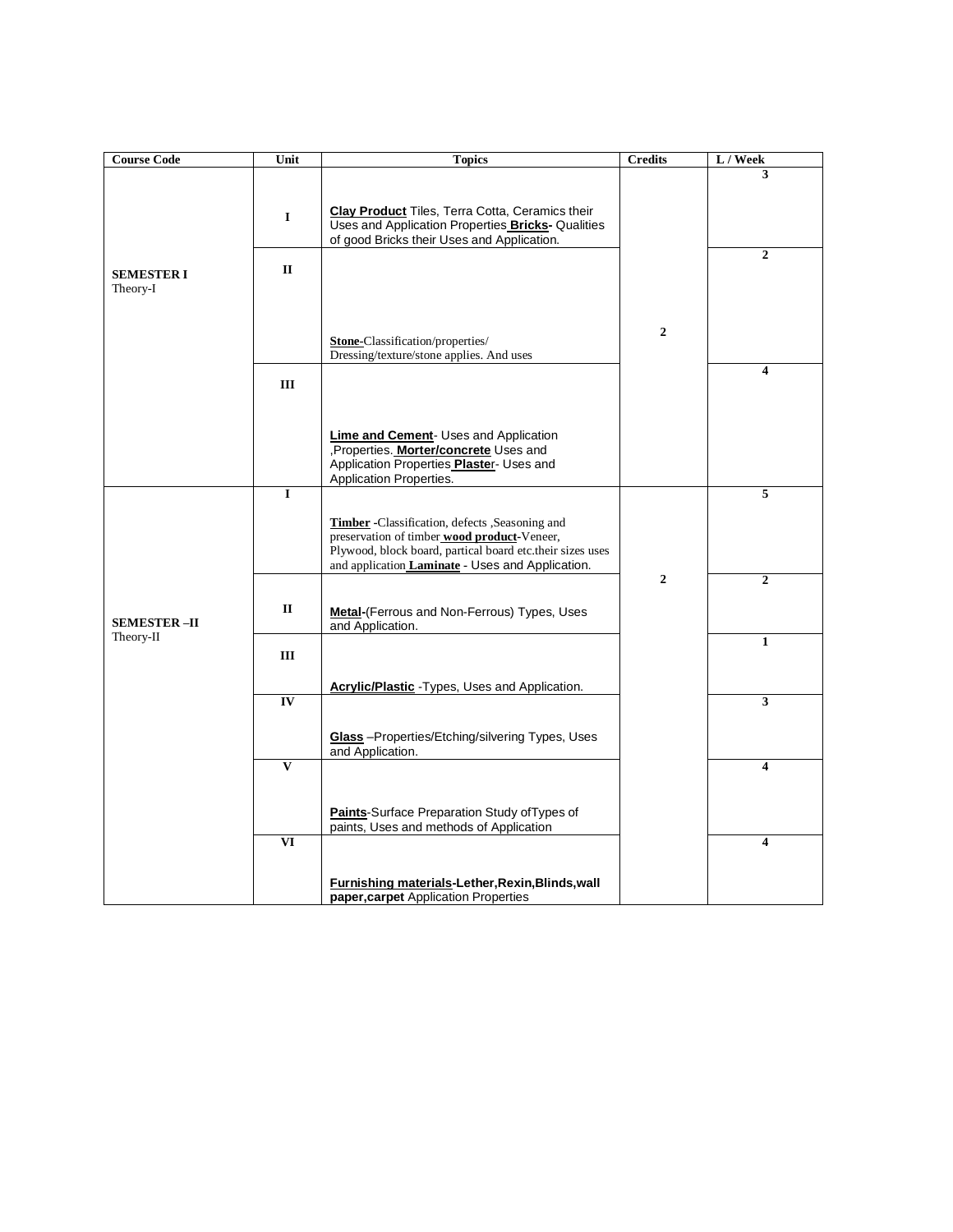| <b>Course Code</b>                    | Unit                     | <b>Topics</b>                                                                                                                                                                                                                                                                      | <b>Credits</b> | L / Week     |
|---------------------------------------|--------------------------|------------------------------------------------------------------------------------------------------------------------------------------------------------------------------------------------------------------------------------------------------------------------------------|----------------|--------------|
|                                       | 1                        | Sign and Symbol-Sign and Symbol of<br>different materials of Construction                                                                                                                                                                                                          |                | 1            |
|                                       | $\mathbf{I}$             |                                                                                                                                                                                                                                                                                    |                | 1            |
|                                       |                          | Types of Bricks-Size and types of bricks,<br>Siphorex and new material                                                                                                                                                                                                             |                |              |
| <b>SEMESTER-I</b>                     | Ш                        | <b>Bricks Bond-</b> Streching bond, English bond,<br>Single flemish bond<br>(1 thick and $1^{1/2}$ thick)                                                                                                                                                                          | $\overline{2}$ | 1            |
| Construction-I                        | IV                       | <b>Types of Arches-</b> Stone & Brick terminology<br>arch<br>1) flat arch, 2) Segmental arch<br>3) Equilateral arch, 4) Semicircular arch<br>5) Trifoil/ three cusped arch<br>6) Ogee arch                                                                                         |                | $\mathbf{2}$ |
|                                       | $\mathbf{V}$             | Carpentary Joinery-Rebate, Feather, Butt,<br>Tongue & groove, Dado, Mitre, Dovetail, Box<br>joint, dowel, Lap tee joint, Cross lap joint, End<br>lap joint, Carpentary joint, Mitred M-T joint,<br>Through M-T joint, Stop M-T joint, Double M-T<br>with wedge joint, Bridle joint |                | 2            |
|                                       | $\overline{\mathbf{VI}}$ | Doors- Types of panel door<br>Terminology of doors- Flush door, four<br>panel door, sliding door, Glass door (Fittings<br>and fixtures)                                                                                                                                            |                | 4            |
|                                       | $\mathbf I$              |                                                                                                                                                                                                                                                                                    |                | 4            |
|                                       |                          | <b>Window-</b><br>Types of windows- T.W. window, Aluminium<br>window                                                                                                                                                                                                               | $\overline{2}$ |              |
| <b>SEMESTER-II</b><br>Construction-II |                          |                                                                                                                                                                                                                                                                                    |                | 4            |
|                                       | П                        | Staircase-<br>Different types of stair, Terminology of<br>staircase (Timber & Steel stairs)                                                                                                                                                                                        | $\overline{2}$ |              |
|                                       | Ш                        | Structure- Load bearing, Timber, RCC, Steel                                                                                                                                                                                                                                        |                | 4            |
|                                       | IV                       | <b>Mezzanine floor</b> - Timber Mezzanine<br>(Double floor), Steel Mezzanine                                                                                                                                                                                                       |                | 4            |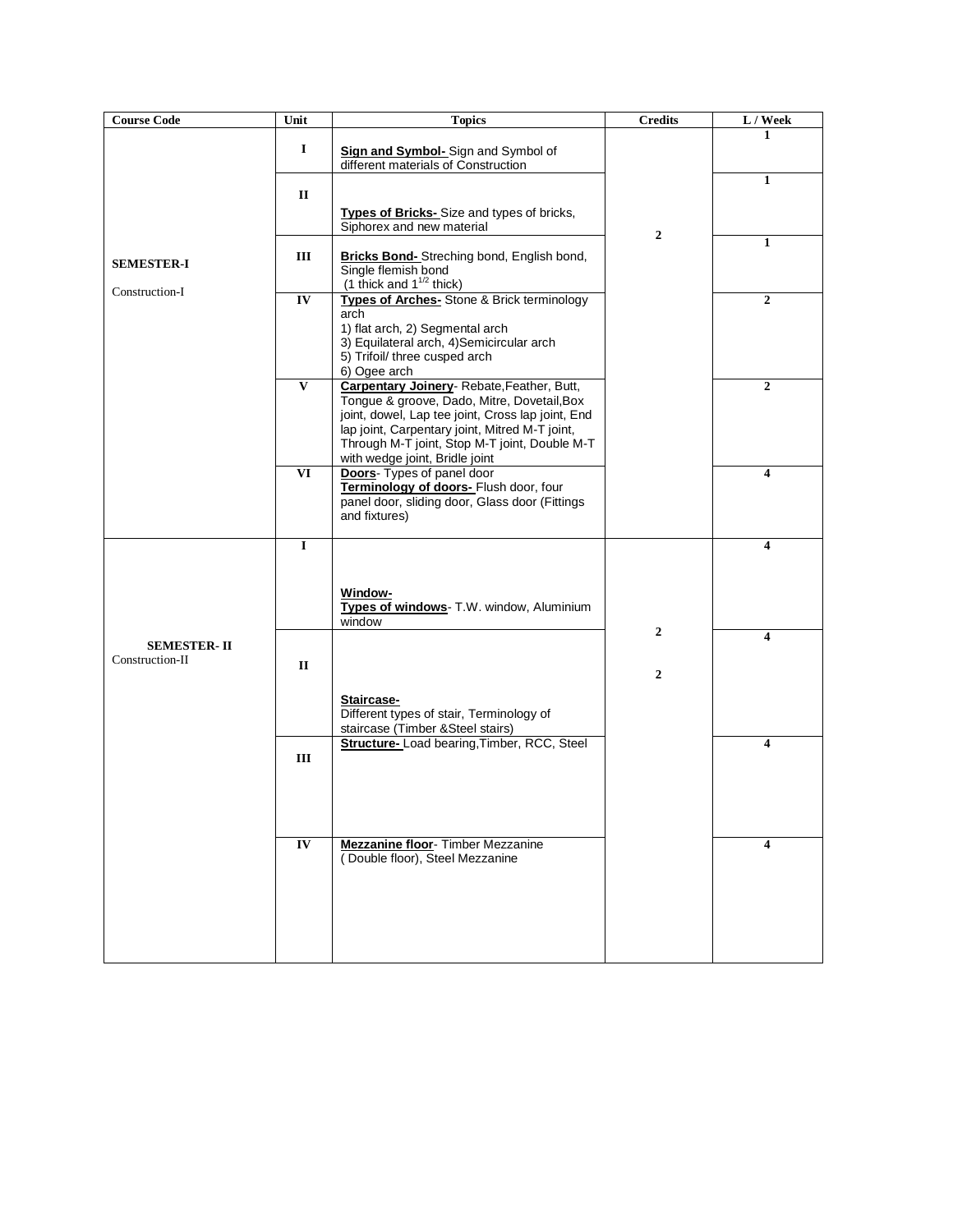| <b>Course Code</b>                              | Unit                     | <b>Topics</b>                                                                                                                                                          | <b>Credits</b>                     | L / Week       |
|-------------------------------------------------|--------------------------|------------------------------------------------------------------------------------------------------------------------------------------------------------------------|------------------------------------|----------------|
|                                                 | 1                        | <b>Gradiation-</b> Gradiation of Line and Gradiation<br>of Pencil                                                                                                      |                                    | 1              |
|                                                 | П                        |                                                                                                                                                                        |                                    | $\mathbf{1}$   |
|                                                 |                          | <b>Study of Scales-</b> Study of Metric Scales                                                                                                                         | $\mathbf{2}$                       |                |
| <b>SEMESTER-I</b>                               | III                      | <b>Orthographic Projection-Orthographic</b><br>Projection of Cube and different Shapes,<br>Orthographic Projection of Furniture                                        |                                    | $\mathbf{1}$   |
| <b>Interior Graphics</b>                        | IV                       |                                                                                                                                                                        |                                    | $\mathbf{1}$   |
|                                                 | $\overline{\mathbf{v}}$  | 3D Views- Isometric, Axonometric, Oblique                                                                                                                              |                                    | $\mathbf{1}$   |
|                                                 |                          | <b>Surfaces-</b> Textures in Pencil/ Colour<br><b>Sciography-</b> Sciography of Technique                                                                              |                                    |                |
|                                                 | $\overline{\mathbf{VI}}$ | <b>Colour-</b> Application of Pencil colour and<br>Poster colour- Theory of Colour, Colour<br>Schemes                                                                  |                                    | $\overline{2}$ |
|                                                 | $\bf{I}$                 | Any Interior pic from magzine/<br>brochere/newspaper<br><b>Sciography-</b> Sciography of Technique                                                                     |                                    | $\overline{2}$ |
| <b>SEMESTER-II</b><br>Perspective/<br>Rendering | $\mathbf{I}$             | <b>Plants-</b> Different Plants used in Interior<br><b>Window Treatment- Window Treatment,</b><br>curtain etc. Accessories- Accessories used in<br>Interior            | $\overline{2}$<br>$\boldsymbol{2}$ | $\mathbf{2}$   |
|                                                 | Ш                        | Perspective M.P Method- Parallel<br>Perspective with Different Position of P.P (<br>Bedroom, Living room, Kitchen& Children                                            |                                    | 4              |
|                                                 | IV                       | room)                                                                                                                                                                  |                                    |                |
|                                                 | $\mathbf{V}$             | Perspective M.P Method- Angular<br>Perspective with Different Position of P.P (<br>Bedroom, Living room, Kitchen& Children<br>room Rendering of Perspective-Plan, View |                                    | 3              |
|                                                 |                          | Workshop- Mural design, Stained Glass<br>design                                                                                                                        |                                    |                |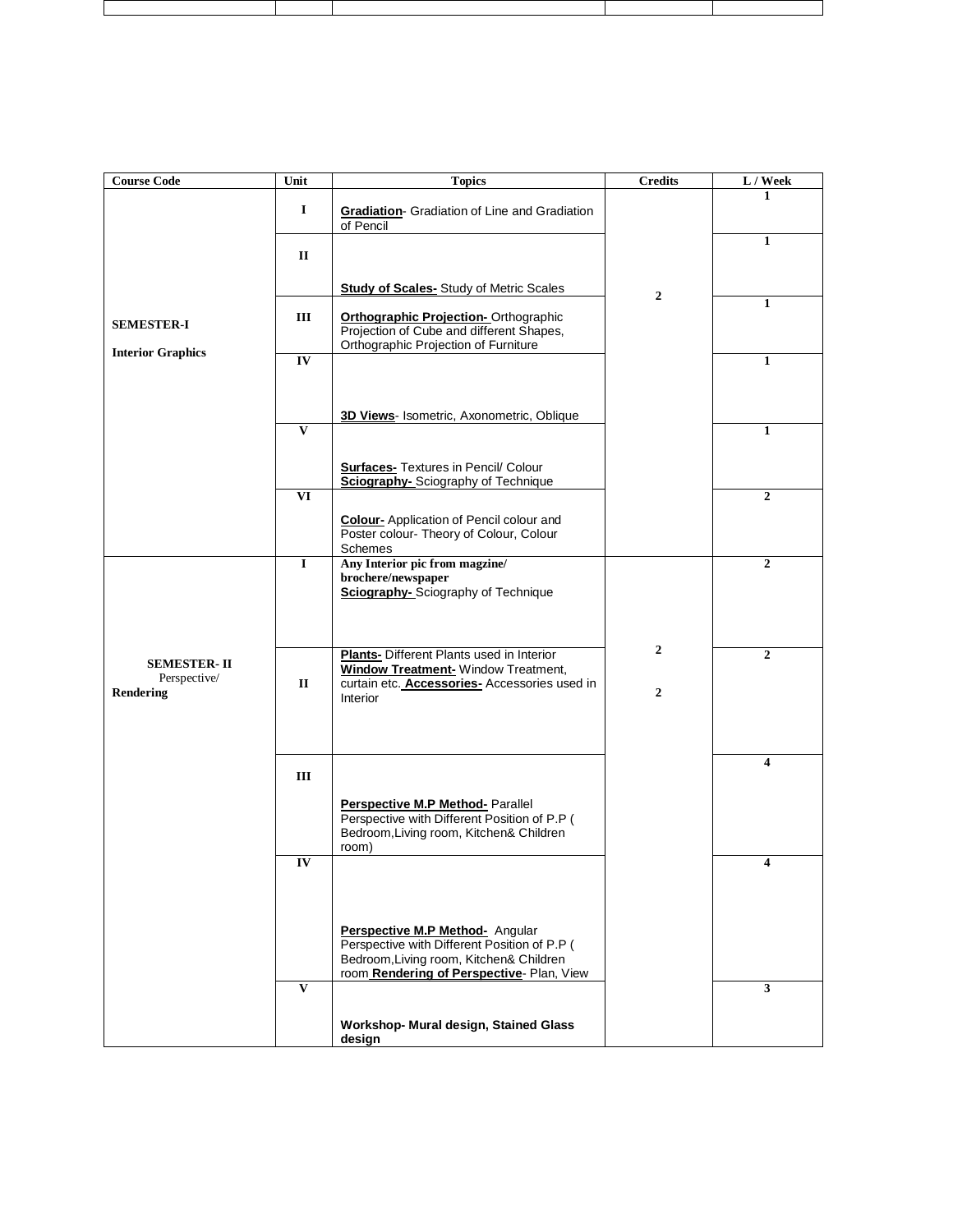|                                | $\bf{I}$               |                                                                                                      |                | 8                       |
|--------------------------------|------------------------|------------------------------------------------------------------------------------------------------|----------------|-------------------------|
|                                |                        | <b>Structural Drawing-Room plan and</b><br><b>Elevation</b><br>Living Dining- Plan, Elevation,<br>1) | $\overline{2}$ |                         |
|                                |                        | <b>Views</b><br>Bedroom- Plan, Elevation, Views<br>2)                                                |                |                         |
| <b>SEMESTER-I</b><br>Design -I | $\mathbf{I}\mathbf{I}$ |                                                                                                      |                | $\overline{\mathbf{3}}$ |
|                                |                        | <b>Anthropometry-</b> Anthropometric data<br>standard dimension of furniture (Sketch)                | $\mathbf{1}$   | $\overline{2}$          |
|                                | Ш                      |                                                                                                      |                |                         |
|                                |                        | Elements of Design- Point, line, Shape form,<br>Texture, light, Space, Pattern etc.                  |                |                         |
|                                | IV                     |                                                                                                      |                | $\overline{\mathbf{3}}$ |
|                                |                        | Principle of Design-Balance, Harmony,<br>Proportion, Repetition, rhythm, Ehphasis etc.               |                |                         |
|                                | $\mathbf I$            |                                                                                                      |                | 6                       |
| <b>SEMESTER-II</b>             |                        | Residential Project- 1 RK, plan, Elevation,                                                          | $\overline{2}$ |                         |
| Design-II                      |                        | Views                                                                                                | $\mathbf{3}$   | $\overline{\bf 8}$      |
|                                | $\mathbf{I}\mathbf{I}$ |                                                                                                      |                |                         |
|                                |                        | Residential Project- 2 BHK, plan, Elevation,<br>Views                                                |                |                         |
|                                |                        |                                                                                                      |                |                         |
|                                |                        |                                                                                                      |                |                         |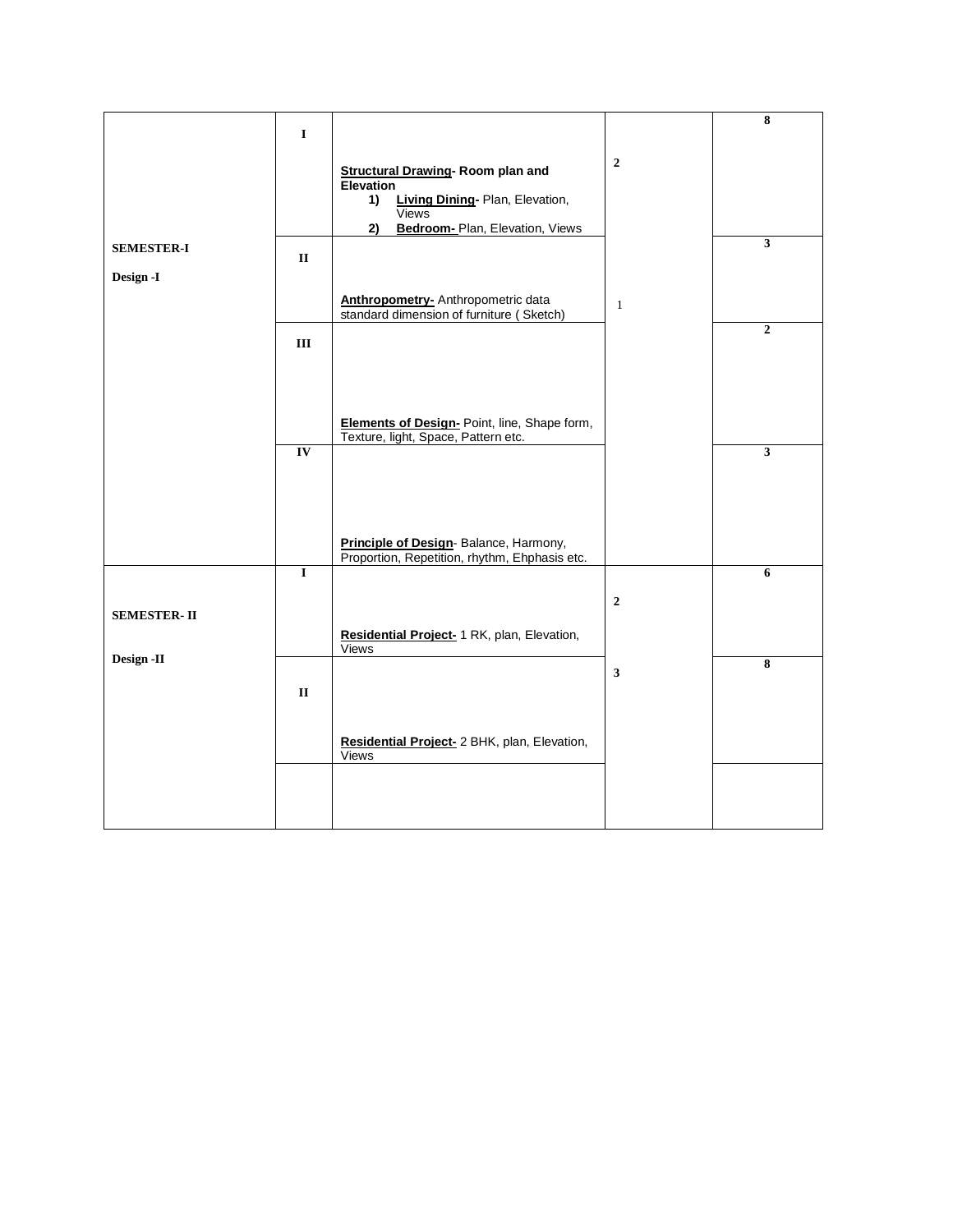## **Interior Designing(Second Year)**

#### **Subject:- Theory (Building Services)**

| No.of<br><b>lectures</b> | <b>Topics</b>                                                                                                                                                                                                                                                                                                                                          | Sheet/<br>p.p.t. | <b>Model</b> | Case<br>study    | <b>Sketch</b> | <b>Credit</b> | Remark |
|--------------------------|--------------------------------------------------------------------------------------------------------------------------------------------------------------------------------------------------------------------------------------------------------------------------------------------------------------------------------------------------------|------------------|--------------|------------------|---------------|---------------|--------|
|                          | <b>3RD SEMISTER</b>                                                                                                                                                                                                                                                                                                                                    |                  |              |                  |               |               |        |
| 1,2,3                    | <b>AIRCONDITIONING AND</b><br><b>VENTILATION-Air changes and</b><br>Temperature, Ventilation, Principle of Air<br>conditioning, Different A.C. System like<br>window unit, Split Unit, Packaged AC,<br>Central System, General Principle of<br>Ducting and distribution.                                                                               | Sheet/<br>PPT    |              | Site visit       |               |               |        |
| 4, 5, 6                  | Lighting-Study of Types of lighting<br>related to types of Incandescent,<br>Fluorescent, Direct and Indirect light,<br>Types of Split light<br>Electricity-Electricity of building, wiring,<br>switches.                                                                                                                                               | Sheet/PP<br>т    |              | Market<br>Survey |               |               |        |
| 7,8                      | Thermal Material and Thermal Insulation -<br>study of different types of materials used<br>for insulation, their uses, Method of<br>application, Behavior of heat, Coefficient<br>of thermal conductivity of different<br>material.                                                                                                                    | Sheet            |              |                  |               | $\mathbf{1}$  |        |
| 8,9,10                   | Sound acoustic material and sound<br>insulation-Study of different types of<br>material for insulation and sound<br>proofing, There uses, Method of<br>application, Behavior of sound,<br>Propagation, Acoustic defects such as<br>echo, Reverberation, Sound foci, method<br>of correction used for sound absorbing<br>and sound reflecting material. | Sheet            |              |                  |               |               |        |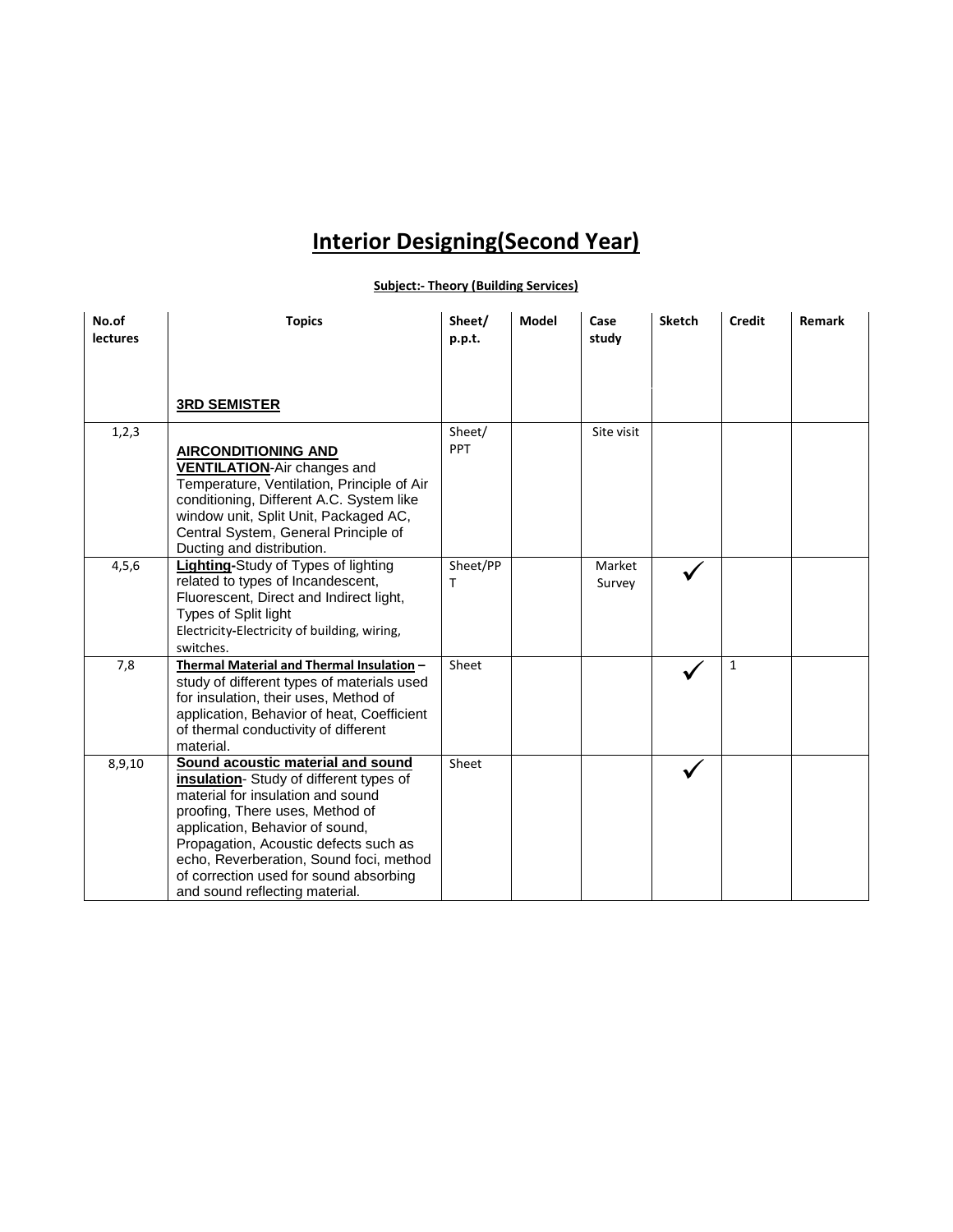|                    | <b>4TH SEMESTER</b>                                                                                                                                                                                                                                                                                                                                                                                                                                                                                                                                                      |            |                           |              |  |
|--------------------|--------------------------------------------------------------------------------------------------------------------------------------------------------------------------------------------------------------------------------------------------------------------------------------------------------------------------------------------------------------------------------------------------------------------------------------------------------------------------------------------------------------------------------------------------------------------------|------------|---------------------------|--------------|--|
| 11,12,13           |                                                                                                                                                                                                                                                                                                                                                                                                                                                                                                                                                                          | <b>PPT</b> | Market<br>Survey          |              |  |
|                    | <b>Specialized Services</b> - Study of<br>intercommunication system, Computer<br>system, Computer related services,<br>Study of firefighting equipment.                                                                                                                                                                                                                                                                                                                                                                                                                  |            |                           |              |  |
| 14, 15, 16, 1<br>7 | <b>Water Supply and Sanitary services - Water</b><br>supply system, Source of water,<br>Premises for overhead tank, Supply from<br>sanctions tank to overhead tank.<br>Study of drainage system, Types of<br>pipes like AC, CI, PVC Etc., Their sizes<br>and uses, Study of trap like intercepting<br>trap, gully trap Etc. Toilet- Details of<br>Toilet.                                                                                                                                                                                                                |            | Site visit                | $\mathbf{1}$ |  |
| 18,19,20           | Landscapingand Terrace Garden -<br>Planning of Terrace Garden with<br>emphasis on esthetics, use of elements,<br>Types of plants, Selection of plants for<br>Residential and Commercial spaces with<br>relation to placing air conditioning plant<br>care, Study of different elements of<br>landscaping like water body, water fall,<br>fountain, walk garden etc.<br>Water Proofing- Material used for water<br>proofing, Types of water proofing and<br>their method, Study of technical details of<br>terrace garden like water proofing,<br>drainage, lighting etc. | <b>PPT</b> | Under<br>construc<br>tion |              |  |

#### **Subject:- Working Drawing**

| No.oflectu | <b>Topics</b>                                                                                            | Sheet/ | Model | Case             | <b>Sketch</b> | Credit       | <b>Remark</b> |
|------------|----------------------------------------------------------------------------------------------------------|--------|-------|------------------|---------------|--------------|---------------|
| res        |                                                                                                          | p.p.t. |       | study            |               |              |               |
|            | <b>3RD SEMISTER</b>                                                                                      |        |       |                  |               |              |               |
| 1,2        | <b>Stool-</b> Types of Drawers,<br>Working drawing of Drawers,<br>Rendered and Exploded<br>View.         | Sheet  |       | Market<br>Survey |               |              |               |
| 3,4        | <b>Drawers-</b> Types of Drawers,<br>Working drawing of Drawers,<br>Rendered and Exploded<br>View.       | Sheet  |       |                  |               | $\mathbf{1}$ |               |
| 5,6        | False Ceiling- Types of<br>False Ceiling, Working<br>drawing of false ceiling,<br>Exploded Views.        | Sheet  |       | Market<br>Survey |               |              |               |
| 7,8,9      | <b>Partitions &amp; Paneling Types</b><br>of partitions like Single skin,<br>double skin and specialized | Sheet  |       | Market<br>Survey |               | 1            |               |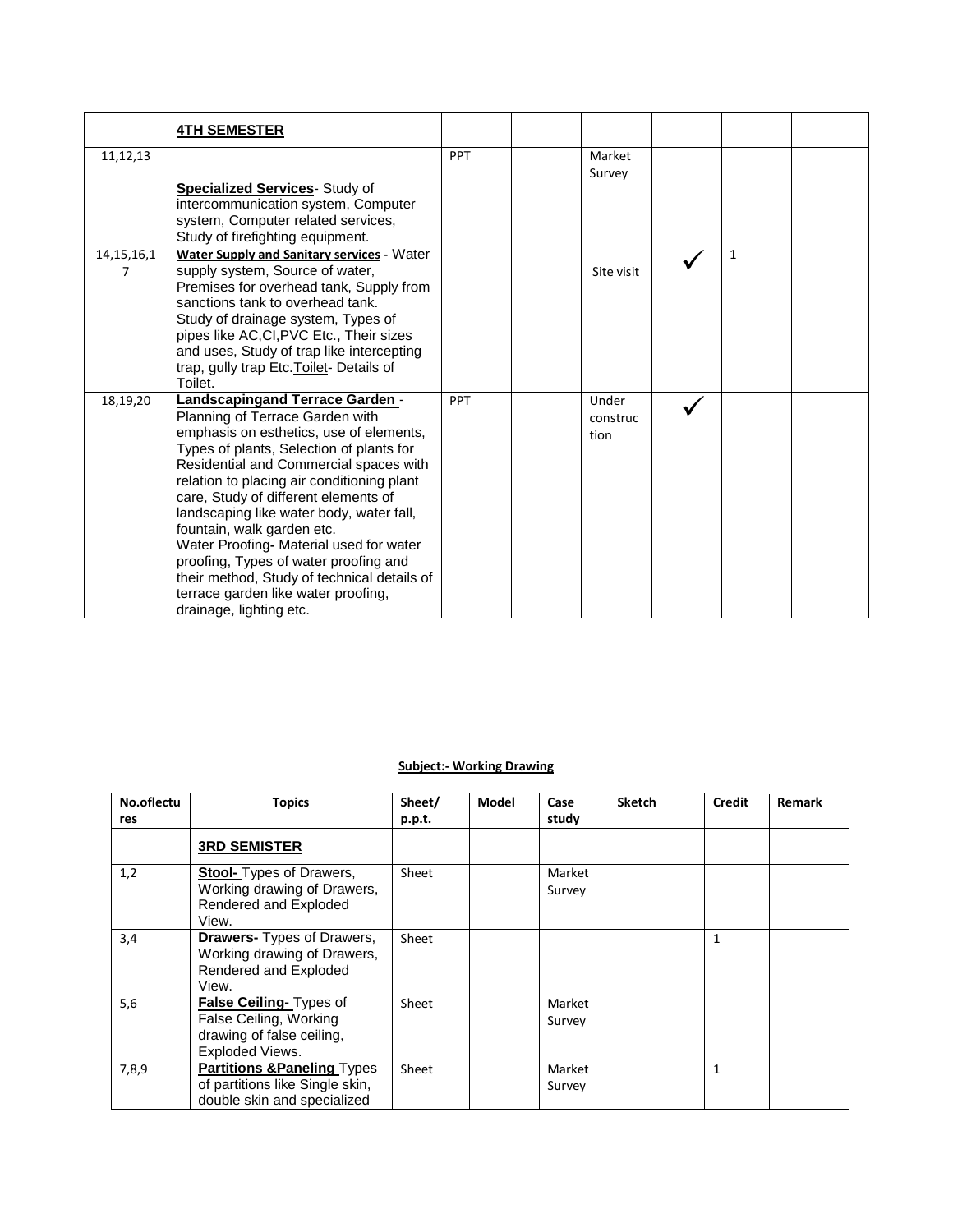|          | (Acoustical & Thermal),<br>Working drawing of partition<br>and views showing layer,<br>Types of paneling, Room<br>paneling, Working drawing,<br>view showing the layer. Light<br>Weight Construction- Study<br>of different types of light<br>weight construction materials<br>like Siporex hollow section<br>etc., Types of partitions and<br>furniture material like slotted<br>angle, Blackboard Etc. |       |                  |              |  |
|----------|----------------------------------------------------------------------------------------------------------------------------------------------------------------------------------------------------------------------------------------------------------------------------------------------------------------------------------------------------------------------------------------------------------|-------|------------------|--------------|--|
| 10,11    | <b>Reception Table- Working</b><br>drawing of Reception Table<br>and Rendered View.                                                                                                                                                                                                                                                                                                                      | Sheet | Market<br>Survey | $\mathbf{1}$ |  |
| 11,12    | <b>Workstation- Working</b><br>drawing of Workstation with<br>Rendered View.                                                                                                                                                                                                                                                                                                                             | Sheet | Market<br>Survey |              |  |
| 13,14,15 | T V Unit with Panel-<br>Working drawing of<br>Workstation with Rendered<br>View.                                                                                                                                                                                                                                                                                                                         | Sheet | Market<br>Survey |              |  |

| No.oflectur | <b>Topics</b>                                                | Sheet/ | <b>Model</b> | Case study | <b>Sketch</b> | <b>Credit</b> | <b>Remark</b> |
|-------------|--------------------------------------------------------------|--------|--------------|------------|---------------|---------------|---------------|
| <b>es</b>   |                                                              | p.p.t. |              |            |               |               |               |
|             | <b>4TH SEMESTER</b>                                          |        |              |            |               |               |               |
| 16,17       | <b>Bank Counter- Working</b>                                 | Sheet  |              | Market     |               |               |               |
|             | drawing of Workstation with<br>Rendered View.                |        |              | Survey     |               |               |               |
| 18,19       | <b>Wardrobe with Dressing-</b>                               | Sheet  |              | Market     |               | $\mathbf{1}$  |               |
|             | Working drawing of wardrobe<br>with dressing, Rendered view. |        |              | Survey     |               |               |               |
| 20          | Sofa- Working drawing of Sofa                                | Sheet  |              | Market     |               |               |               |
|             | with Rendered View.                                          |        |              | Survey     |               |               |               |
| 21,22,23    | <b>Double Bed-</b> Working drawing                           | Sheet  |              | Market     |               |               |               |
|             | of Double bed with Rendered                                  |        |              | Survey     |               |               |               |
|             | View.                                                        |        |              |            |               |               |               |
| 24,25       | Kitchen Platform- Working                                    | Sheet  |              | Market     |               | $\mathbf{1}$  |               |
|             | drawing of Kitchen with                                      |        |              | Survey     |               |               |               |
|             | Rendered and Exploded View.                                  |        |              |            |               |               |               |
| 26,27,      | <b>Dining Table-</b> Working drawing                         | Sheet  |              | Market     |               |               |               |
|             | of Dining Table with Rendered                                |        |              | Survey     |               |               |               |
|             | View.                                                        |        |              |            |               |               |               |
| 28,29,30    | <b>Executive Table-</b> Working                              | Sheet  |              | Market     |               | $\mathbf{1}$  |               |
|             | drawing of executive table with<br>Rendered View.            |        |              | Survey     |               |               |               |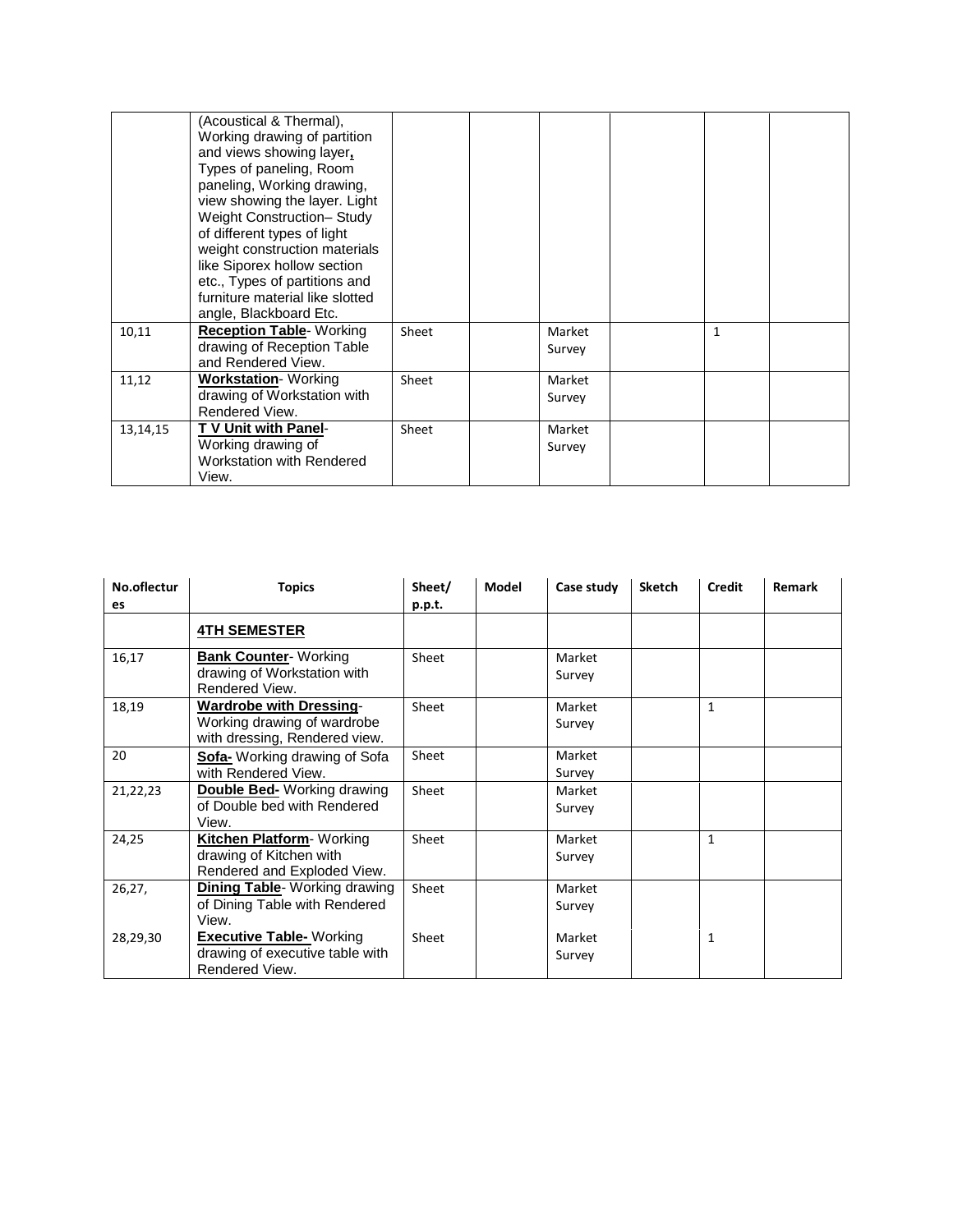#### **Subject:- Design III**

| No.oflectures | <b>Topics</b>                                                                                                                                                                                                                                                      | Sheet/<br>p.p.t. | <b>Model</b> | Case<br>study | <b>Sketch</b> | <b>Credit</b>  | Remark |
|---------------|--------------------------------------------------------------------------------------------------------------------------------------------------------------------------------------------------------------------------------------------------------------------|------------------|--------------|---------------|---------------|----------------|--------|
|               | <b>3RD SEMESTER</b>                                                                                                                                                                                                                                                |                  |              |               |               |                |        |
| 1to 5         | <b>Small commercial project-</b><br>(Aprx500to 1000 sqft Area)<br>A)<br>3 Case study-<br>For knowledge of<br>$\bullet$<br>measurements<br>space planning<br>٠<br>Requirements of<br>furniture<br>Separation of<br>٠<br>Activity zones<br>Non- activity zones.<br>٠ | Sheet            | Model        | Case<br>Study |               | $\overline{4}$ |        |
| 5to 10        | Drafting Work<br>B)<br>Concept sheet<br>$\bullet$<br>Civil Changes<br>٠<br>Sheet<br><b>Measurement Plan</b><br>٠<br>Furniture Layout<br>٠<br>Elevation<br><b>Views</b>                                                                                             | Sheet            |              |               |               |                |        |
| 10 to 15      | Services Layout-<br>C)<br><b>Electrical Layout</b><br>$\bullet$<br>Ceiling Layout<br>٠<br>Flooring Layout<br><b>False Ceiling</b><br>Layout                                                                                                                        | Sheet            |              |               |               |                |        |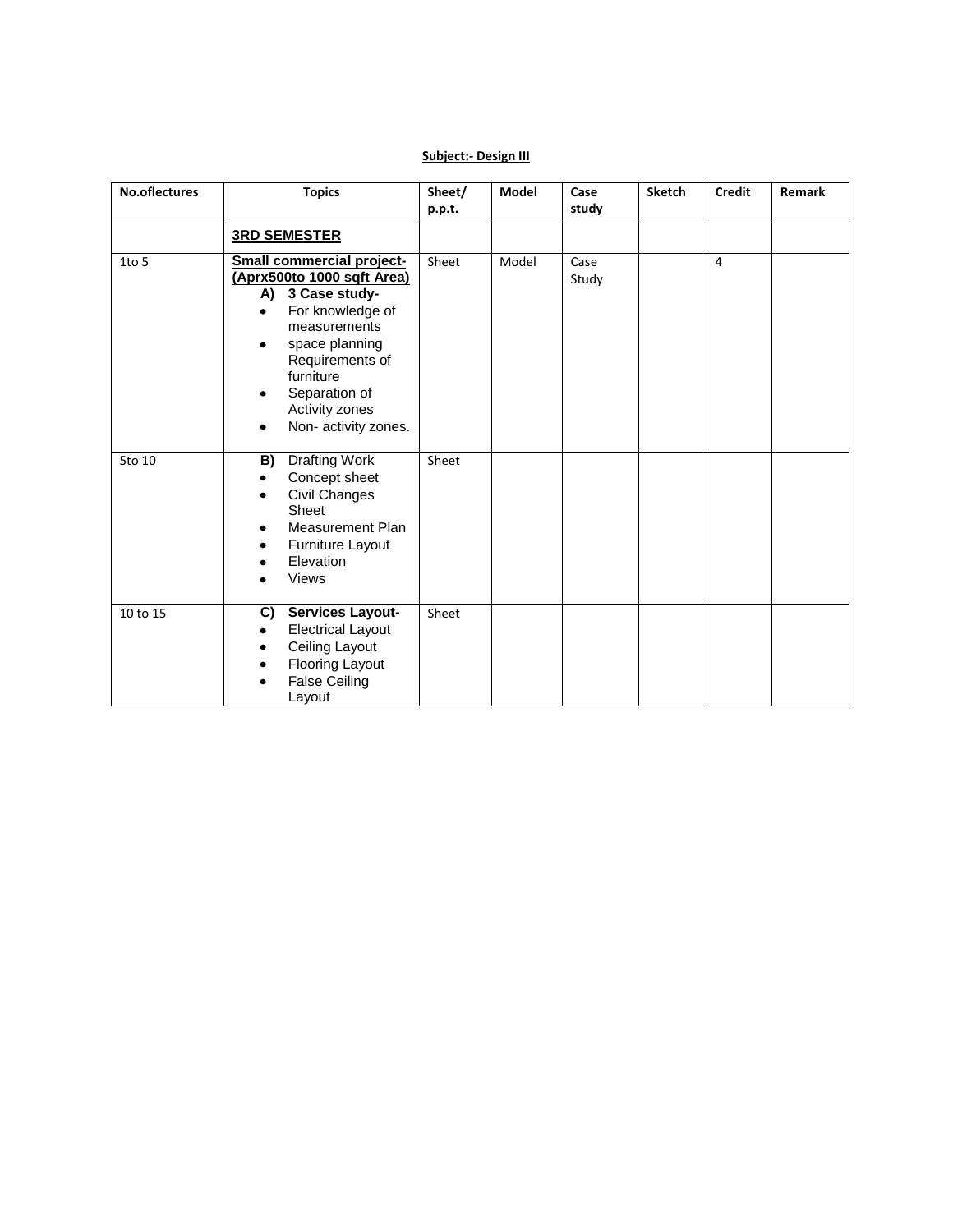| No.oflectures | <b>Topics</b>                                                                                                                                                                                                                                                                    | Sheet/<br>p.p.t. | Model | Case<br>study | <b>Sketch</b> | <b>Credit</b>  | Remark |
|---------------|----------------------------------------------------------------------------------------------------------------------------------------------------------------------------------------------------------------------------------------------------------------------------------|------------------|-------|---------------|---------------|----------------|--------|
|               | <b>4TH SEMESTER</b>                                                                                                                                                                                                                                                              |                  |       |               |               |                |        |
| 15to 20       | Large commercial Project-<br>(Aprx 2000 sqft 4000 area)<br>A) 3 Case study-<br>For knowledge of<br>$\bullet$<br>measurements<br>space planning<br>$\bullet$<br>Requirements of<br>furniture<br>Separation of<br>$\bullet$<br>Activity zones<br>Non- activity zones.<br>$\bullet$ | Sheet            | Model | Case<br>Study |               | $\overline{4}$ |        |
| 20 to 25      | <b>B)</b> Drafting Work<br>Concept sheet<br>٠<br>Civil Changes Sheet<br>$\bullet$<br>Measurement Plan<br>٠<br>Furniture Layout<br>٠<br>Elevation<br>٠<br>Views<br>$\bullet$                                                                                                      | Sheet            |       |               |               |                |        |
| 25 to 30      | C) Services Layout-<br><b>Electrical Layout</b><br>$\bullet$<br>Ceiling Layout<br>$\bullet$<br><b>Flooring Layout</b><br>$\bullet$<br>False Ceiling Layout<br>$\bullet$                                                                                                          | Sheet            |       |               |               |                |        |

#### **Subject:- Theory (Professional Practice)**

| No.ofl<br>ecture | Topics                                                                                                                       | Sheet/<br>p.p.t. | Model | Case<br>study | <b>Sketch</b> | Credit | Rem<br>ark |
|------------------|------------------------------------------------------------------------------------------------------------------------------|------------------|-------|---------------|---------------|--------|------------|
|                  | <b>3RD SEMISTER</b>                                                                                                          |                  |       |               |               |        |            |
| 1,2              | Role of interior designer-Role of interior<br>designerand professional conduct of designer,<br>professional fees of designer |                  |       |               |               |        |            |
| 3,4              | Principles of management-Own office, project.<br>Office procedure and method of working of an<br>interior designer's office. |                  |       |               |               |        |            |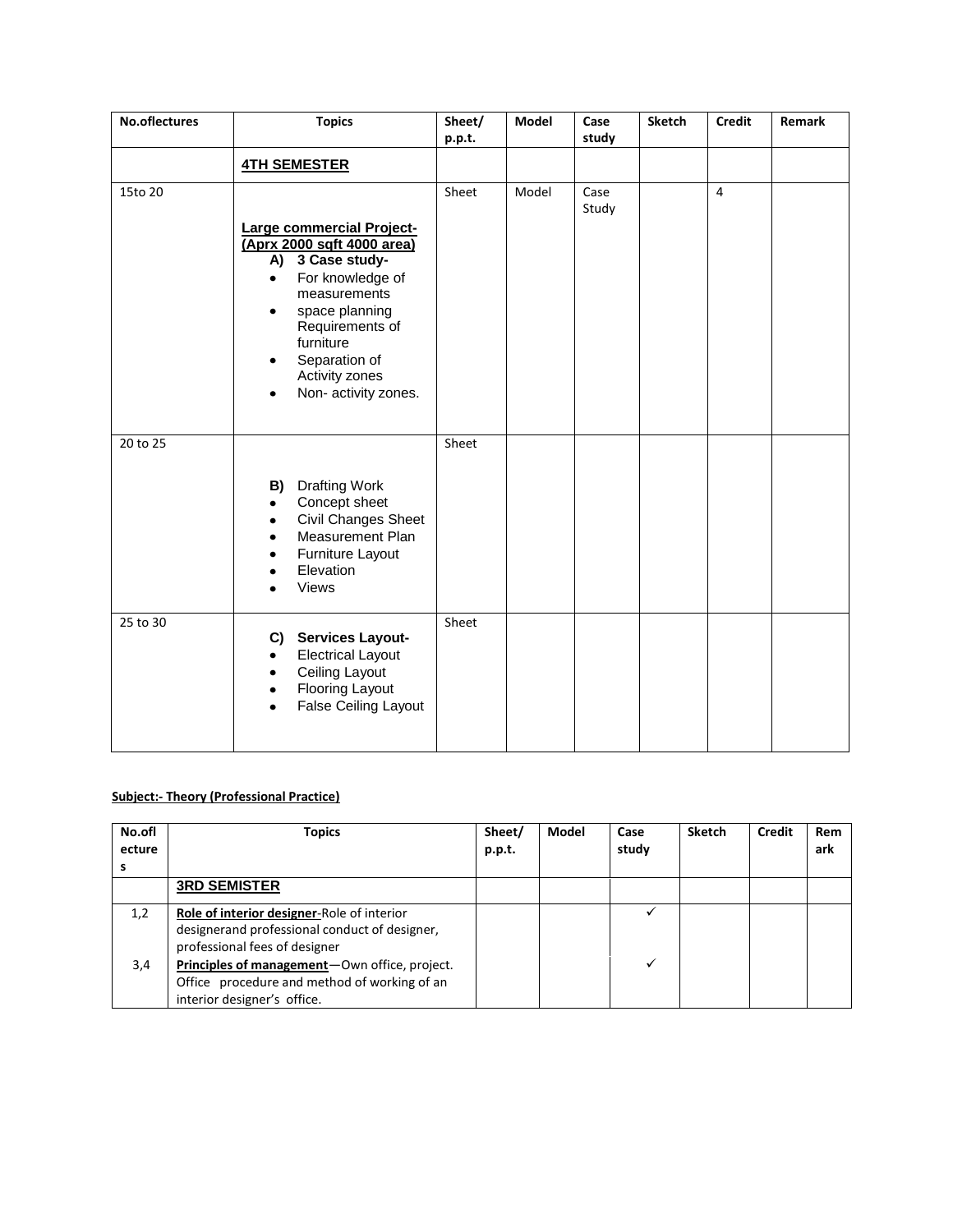| 5,6,7,8 |                                                          |  | Market | $\mathbf{1}$ |  |
|---------|----------------------------------------------------------|--|--------|--------------|--|
|         |                                                          |  | Survey |              |  |
|         |                                                          |  |        |              |  |
|         | <b>Estimation-Study of different forms of Estimates-</b> |  |        |              |  |
|         | Approx., Detailed, measurement /abstract sheet           |  |        |              |  |
|         | , contingencies, work charged establishment prime        |  |        |              |  |
|         | cost, provisional sum etc.                               |  |        |              |  |
| 9,10,1  |                                                          |  |        |              |  |
| 1,      | <b>B.O.Q.</b> Study of unit of measurement,              |  |        |              |  |
| 12      | DraftB.O.Q.of previous project (current rates of         |  |        |              |  |
|         | various item work preparing estimates for various        |  |        |              |  |
|         | interior work and common civil work.                     |  |        |              |  |
| 13,14   | Specification Principles of different types of           |  |        |              |  |
|         | specification.                                           |  |        |              |  |
|         |                                                          |  |        |              |  |
|         | <b>4TH SEMESTER</b>                                      |  |        |              |  |
| 15,16   | Rate Analysis-study of current rate of various           |  | Market |              |  |
|         | materials &labor wages , task work of labour             |  | Survey |              |  |
|         | sundries etc.(furniture/wall finishes)                   |  |        |              |  |
|         |                                                          |  |        |              |  |
| 17,18,  |                                                          |  |        | $\mathbf{1}$ |  |
| 19,20,  |                                                          |  |        |              |  |
| 21      | Tenders-Invitation of tender, opening of                 |  |        |              |  |
|         | tender, scrutiny and selection process, work order       |  |        |              |  |
|         | letter, item ratio, Lum sum, percentage rate, cost       |  |        |              |  |
|         | plus, fixed fee, cost plus fluctuating fee, target       |  |        |              |  |
|         | tender, labour tender, their advantages and              |  |        |              |  |
|         | disadvantages.                                           |  |        |              |  |
| 22,23,  | Contracts -Document schedule , A&B condition of          |  |        |              |  |
| 24      | contract earnest money , security deposit time           |  |        |              |  |
|         | limit, defect liability period, liquidated damage        |  |        |              |  |
|         | ,arbitration etc.                                        |  |        |              |  |
| 25to3   | Payment of contractor-Interim certificates               |  |        |              |  |
| 0       | , completion certificate , running account bill, or      |  |        |              |  |
|         | interim payment, final bill                              |  |        |              |  |

#### **Subject:-Auto Cad (Theory/ Practical)**

| No. of<br>lectur<br>es | <b>Topics</b>                                                                          | Sheet/<br>p.p.t. | <b>Model</b> | Case<br>study    | <b>Sketch</b> | <b>Credit</b> | <b>Remark</b> |
|------------------------|----------------------------------------------------------------------------------------|------------------|--------------|------------------|---------------|---------------|---------------|
|                        | <b>3RD SEMISTER</b>                                                                    |                  |              |                  |               |               |               |
|                        |                                                                                        |                  |              | Site visit       |               |               |               |
|                        | Designing Large area commercial project-<br>uses of layers and Commands, Presentation. |                  |              |                  |               |               |               |
|                        | Final furniture layout with concept sheet                                              |                  |              | Market<br>Survey |               |               |               |
|                        |                                                                                        |                  |              |                  |               |               |               |
|                        | <b>4TH SEMESTER</b>                                                                    |                  |              |                  |               |               |               |